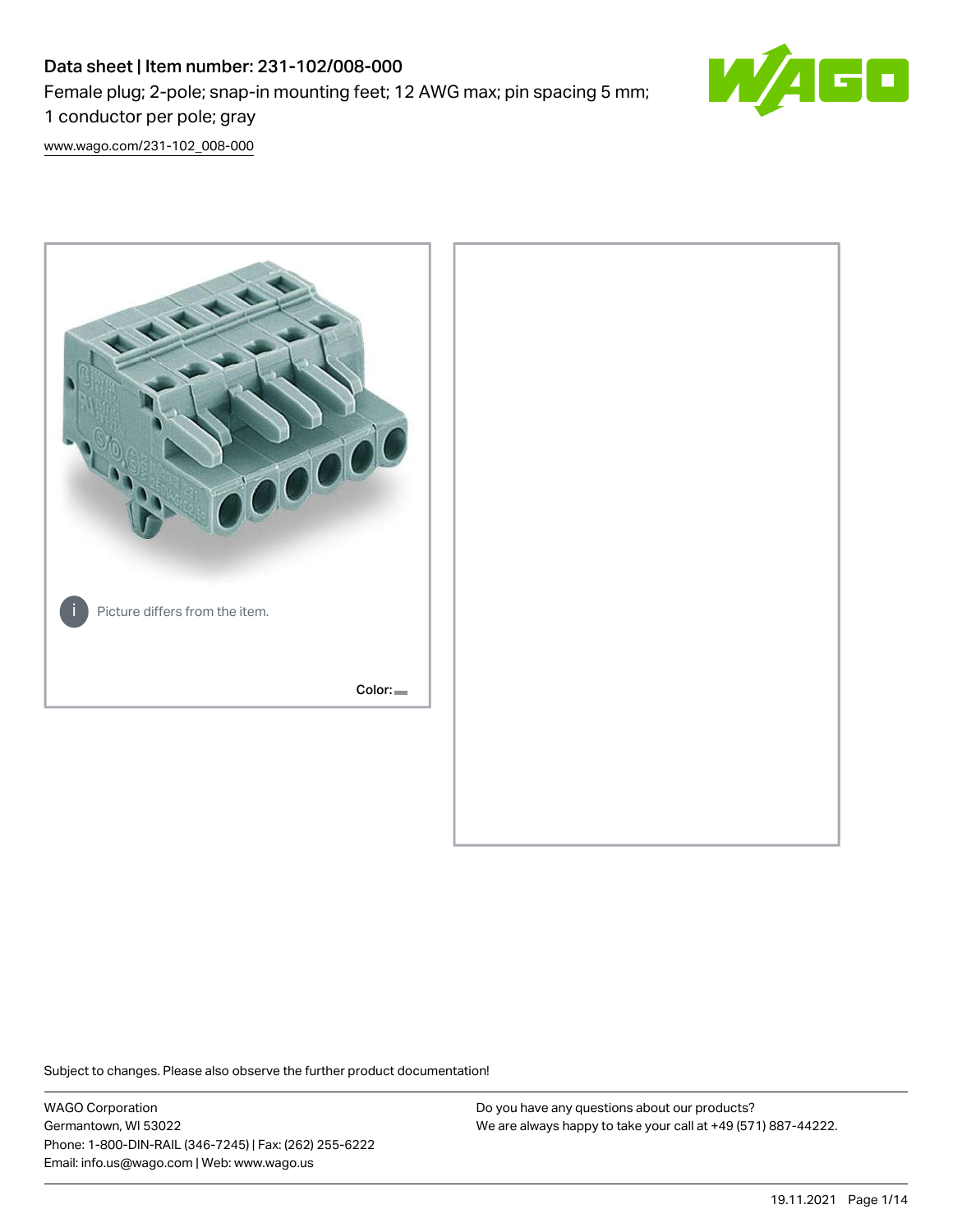

Dimensions in mm

 $L =$  (pole no. x pin spacing) + 1.5 mm

2- to 3-pole female connectors – one latch only

#### Item description

- **Universal connection for all conductor types**
- Easy cable pre-assembly and on-unit wiring via vertical and horizontal CAGE CLAMP<sup>®</sup> actuation  $\blacksquare$
- $\blacksquare$ Integrated test ports
- $\blacksquare$ With coding fingers

Subject to changes. Please also observe the further product documentation! Data

WAGO Corporation Germantown, WI 53022 Phone: 1-800-DIN-RAIL (346-7245) | Fax: (262) 255-6222 Email: info.us@wago.com | Web: www.wago.us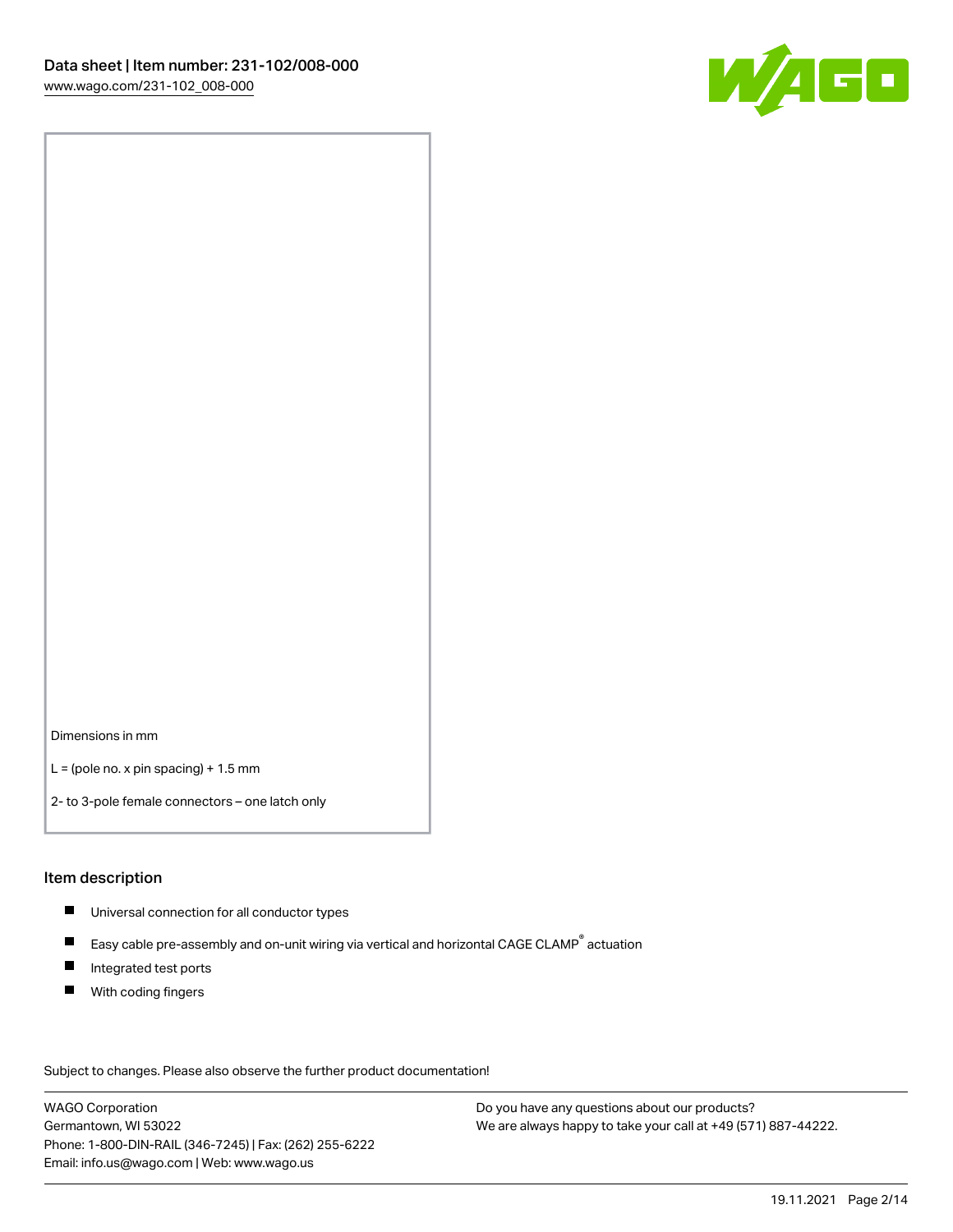

# Data Notes

| Safety information 1 | The MCS-MULTI CONNECTION SYSTEM includes connectors<br>without breaking capacity in accordance with DIN EN 61984. When<br>used as intended, these connectors must not be connected<br>/disconnected when live or under load. The circuit design should<br>ensure header pins, which can be touched, are not live when<br>unmated. |
|----------------------|-----------------------------------------------------------------------------------------------------------------------------------------------------------------------------------------------------------------------------------------------------------------------------------------------------------------------------------|
| Variants:            | Gold-plated or partially gold-plated contact surfaces<br>Other versions (or variants) can be requested from WAGO Sales or<br>configured at https://configurator.wago.com/                                                                                                                                                         |

# Electrical data

# IEC Approvals

| Ratings per                 | IEC/EN 60664-1                                                        |
|-----------------------------|-----------------------------------------------------------------------|
| Rated voltage (III / 3)     | 320 V                                                                 |
| Rated surge voltage (III/3) | 4 <sub>k</sub> V                                                      |
| Rated voltage (III/2)       | 320 V                                                                 |
| Rated surge voltage (III/2) | 4 <sub>k</sub> V                                                      |
| Nominal voltage (II/2)      | 630 V                                                                 |
| Rated surge voltage (II/2)  | 4 <sub>k</sub> V                                                      |
| Rated current               | 16A                                                                   |
| Legend (ratings)            | $(III / 2)$ $\triangle$ Overvoltage category III / Pollution degree 2 |

## UL Approvals

| Approvals per                  | UL 1059 |
|--------------------------------|---------|
| Rated voltage UL (Use Group B) | 300 V   |
| Rated current UL (Use Group B) | 15 A    |
| Rated voltage UL (Use Group D) | 300 V   |
| Rated current UL (Use Group D) | 10 A    |

# Ratings per UL

| Rated voltage UL 1977 | 300 V |
|-----------------------|-------|
| Rated current UL 1977 |       |

## CSA Approvals

Approvals per CSA

Subject to changes. Please also observe the further product documentation!

| <b>WAGO Corporation</b>                                | Do you have any questions about our products?                 |
|--------------------------------------------------------|---------------------------------------------------------------|
| Germantown, WI 53022                                   | We are always happy to take your call at +49 (571) 887-44222. |
| Phone: 1-800-DIN-RAIL (346-7245)   Fax: (262) 255-6222 |                                                               |
| Email: info.us@wago.com   Web: www.wago.us             |                                                               |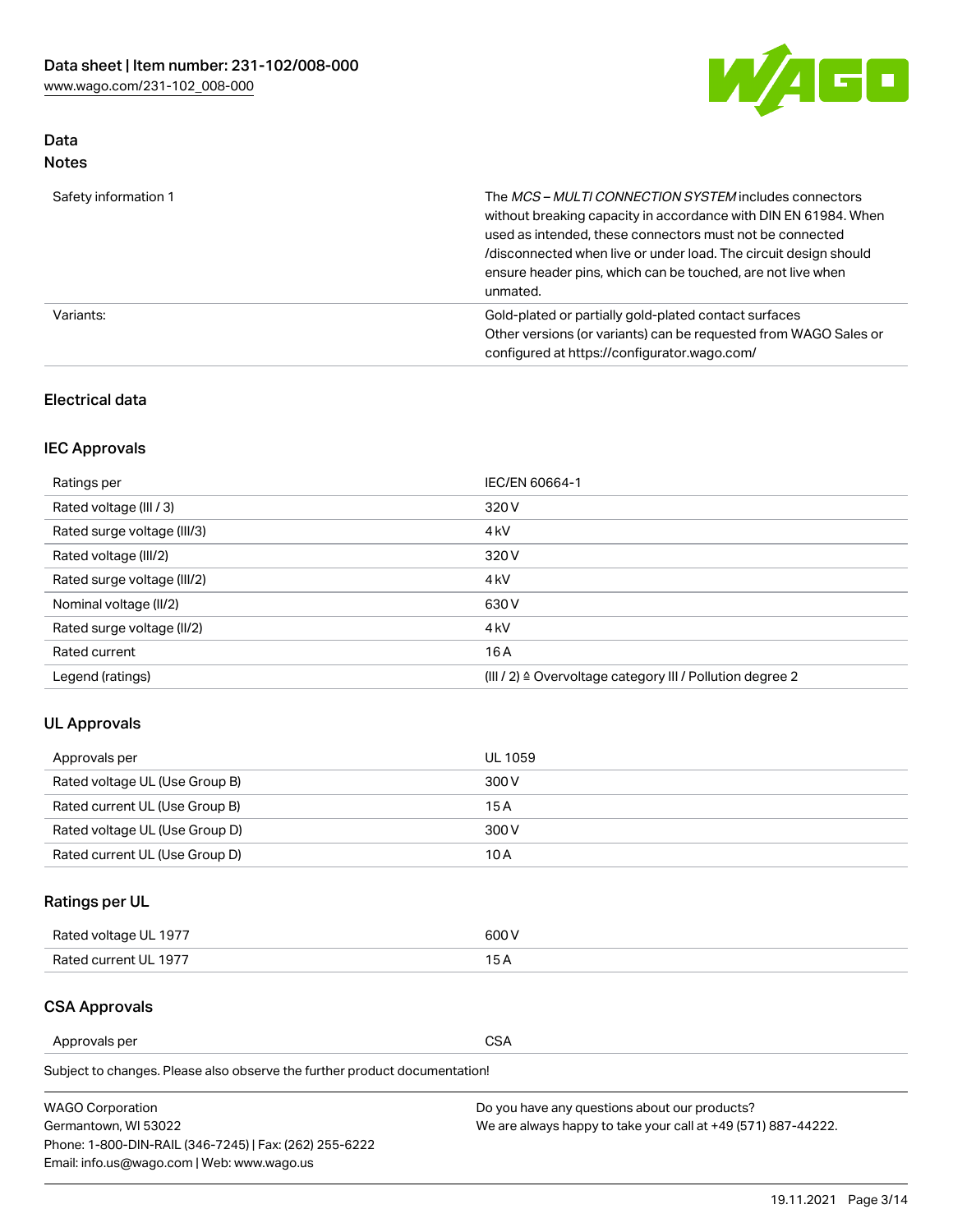WAGE

| Rated voltage CSA (Use Group B) | 300 V |
|---------------------------------|-------|
| Rated current CSA (Use Group B) | 15 A  |
| Rated voltage CSA (Use Group D) | 300 V |
| Rated current CSA (Use Group D) | 10 A  |

#### Connection data

| Total number of connection points |  |
|-----------------------------------|--|
| Total number of potentials        |  |
| Number of connection types        |  |
| Number of levels                  |  |

#### Connection 1

| Connection technology                             | CAGE CLAMP <sup>®</sup>                 |
|---------------------------------------------------|-----------------------------------------|
| Actuation type                                    | Operating tool                          |
| Solid conductor                                   | $0.082.5$ mm <sup>2</sup> / 28  12 AWG  |
| Fine-stranded conductor                           | $0.08$ 2.5 mm <sup>2</sup> / 28  12 AWG |
| Fine-stranded conductor; with insulated ferrule   | $0.251.5$ mm <sup>2</sup>               |
| Fine-stranded conductor; with uninsulated ferrule | $0.252.5$ mm <sup>2</sup>               |
| Strip length                                      | $89$ mm $/$ 0.31  0.35 inch             |
| Number of poles                                   | 2                                       |
| Conductor entry direction to mating direction     | 0°                                      |

## Physical data

| Pin spacing             | 5 mm / 0.197 inch    |
|-------------------------|----------------------|
| Width                   | 11.5 mm / 0.453 inch |
| Height                  | 18.8 mm / 0.74 inch  |
| Height from the surface | 14.3 mm / 0.563 inch |
| Depth                   | 26.5 mm / 1.043 inch |

#### Mechanical data

| Housing sheet thickness | $0.61.2$ mm / 0.024  0.047 inch |
|-------------------------|---------------------------------|
| Mounting type           | Snap-in foot                    |
| Mounting type           | Panel mounting                  |

#### Plug-in connection

Contact type (pluggable connector) example a set of the Female connector/socket

Subject to changes. Please also observe the further product documentation!

WAGO Corporation Germantown, WI 53022 Phone: 1-800-DIN-RAIL (346-7245) | Fax: (262) 255-6222 Email: info.us@wago.com | Web: www.wago.us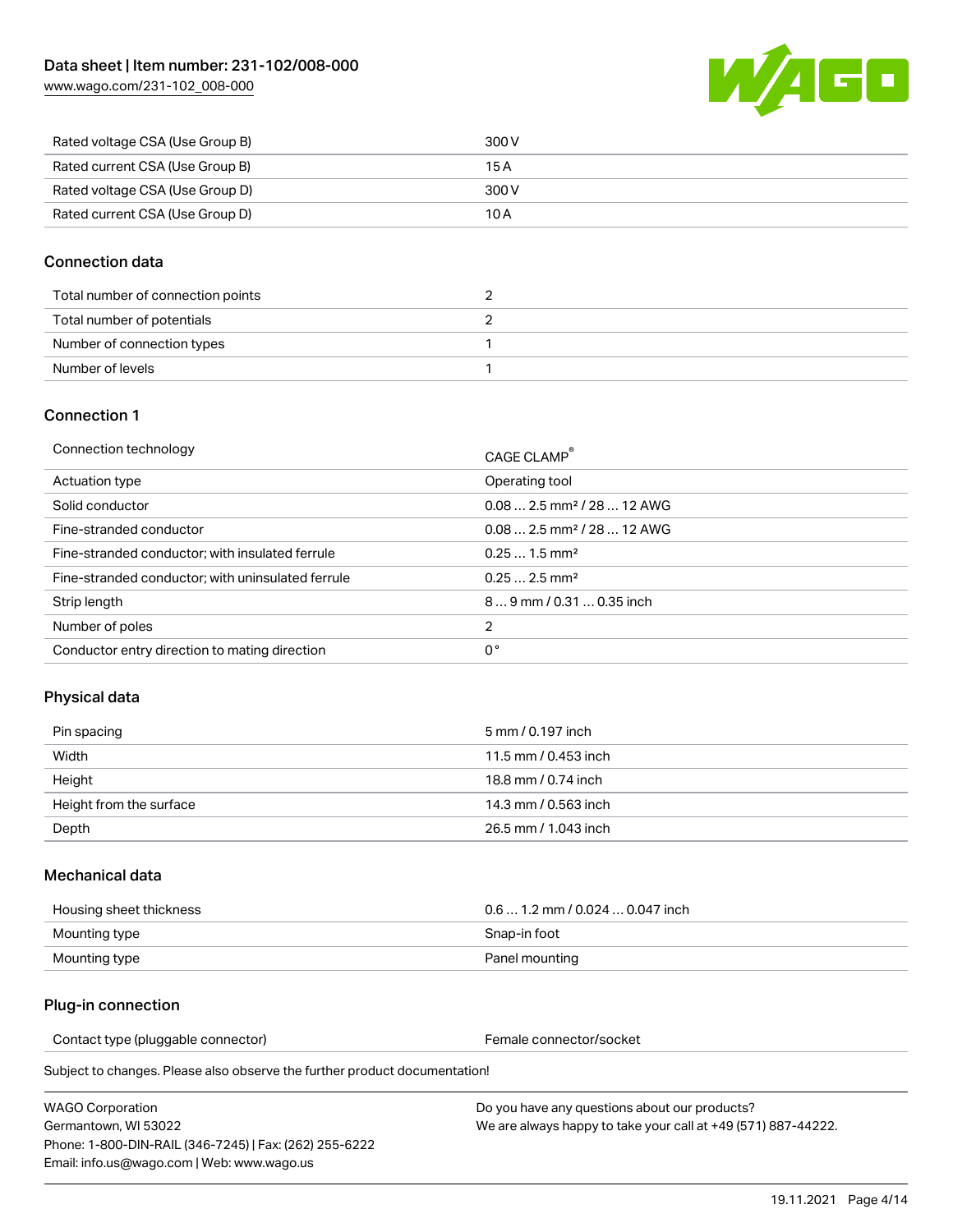[www.wago.com/231-102\\_008-000](http://www.wago.com/231-102_008-000)



| Connector (connection type)   | for conductor |
|-------------------------------|---------------|
| Mismating protection          | No            |
| Locking of plug-in connection | Without       |

#### Material data

| Color                       | gray                              |
|-----------------------------|-----------------------------------|
| Material group              |                                   |
| Insulation material         | Polyamide (PA66)                  |
| Flammability class per UL94 | V0                                |
| Clamping spring material    | Chrome nickel spring steel (CrNi) |
| Contact material            | Copper alloy                      |
| Contact plating             | tin-plated                        |
| Fire load                   | 0.058 MJ                          |
| Weight                      | 3.9 <sub>g</sub>                  |
|                             |                                   |

#### Environmental requirements

| Limit temperature range<br>. | $$ +85 ° $\cap$<br>-60 |
|------------------------------|------------------------|
|------------------------------|------------------------|

#### Commercial data

| Product Group         | 3 (Multi Conn. System) |
|-----------------------|------------------------|
| PU (SPU)              | 100 Stück              |
| Packaging type        | box                    |
| Country of origin     | DE                     |
| <b>GTIN</b>           | 4044918337007          |
| Customs tariff number | 8536694040             |

#### Approvals / Certificates

#### Country specific Approvals

| Logo | Approval                               | <b>Additional Approval Text</b> | Certificate<br>name |
|------|----------------------------------------|---------------------------------|---------------------|
|      | CВ<br><b>DEKRA Certification B.V.</b>  | IEC 61984                       | NL-39756            |
|      | <b>CSA</b><br>DEKRA Certification B.V. | C <sub>22.2</sub>               | LR 18677-<br>25     |

#### Ship Approvals

Subject to changes. Please also observe the further product documentation!

| <b>WAGO Corporation</b>                                | Do you have any questions about our products?                 |
|--------------------------------------------------------|---------------------------------------------------------------|
| Germantown, WI 53022                                   | We are always happy to take your call at +49 (571) 887-44222. |
| Phone: 1-800-DIN-RAIL (346-7245)   Fax: (262) 255-6222 |                                                               |
| Email: info.us@wago.com   Web: www.wago.us             |                                                               |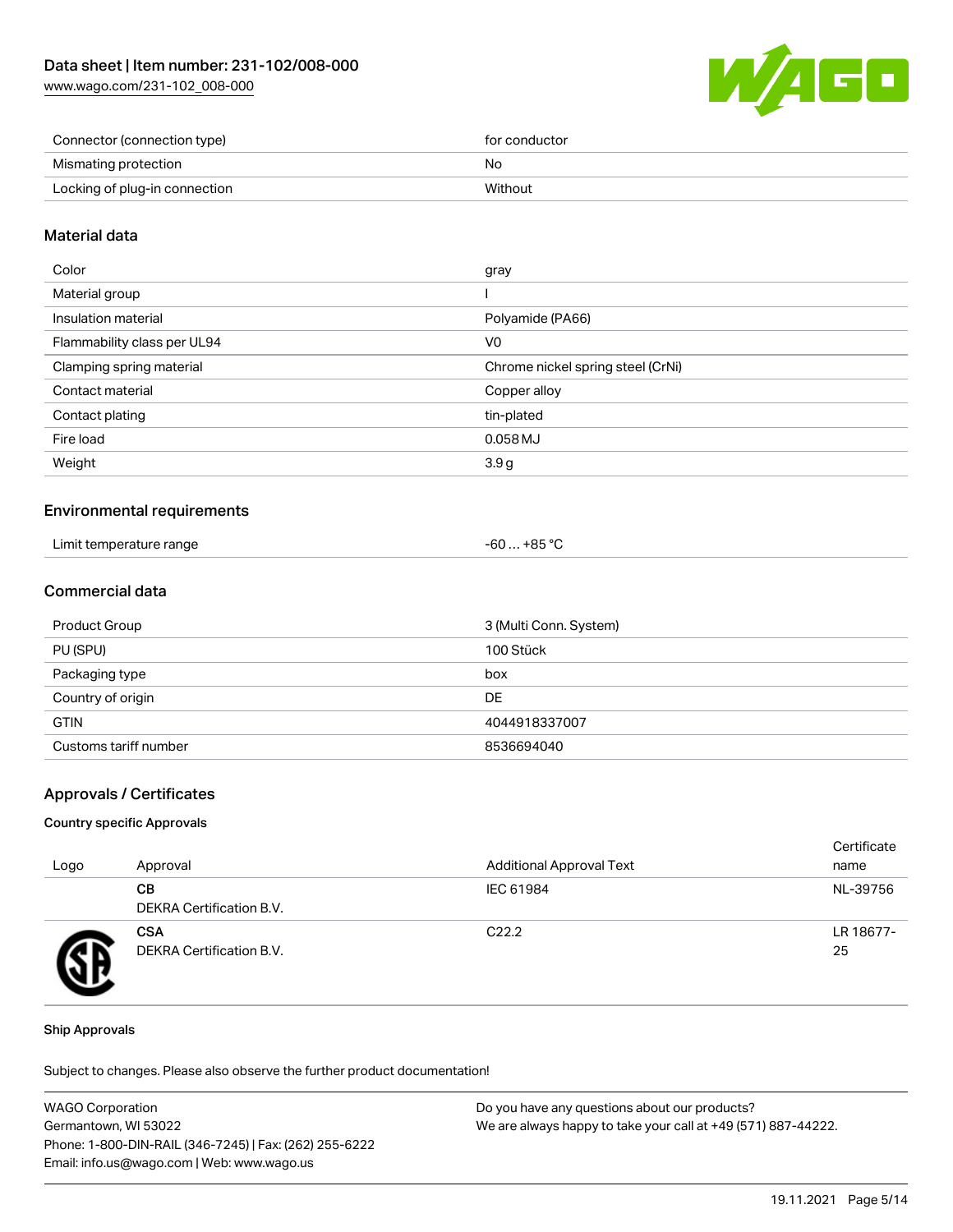[www.wago.com/231-102\\_008-000](http://www.wago.com/231-102_008-000)



| Logo                | Approval                                                | <b>Additional Approval Text</b> | Certificate<br>name                |
|---------------------|---------------------------------------------------------|---------------------------------|------------------------------------|
| ABS                 | <b>ABS</b><br>American Bureau of Shipping               |                                 | $19 -$<br>HG1869876-<br><b>PDA</b> |
| <b>BUNEAU</b>       | BV<br>Bureau Veritas S.A.                               | IEC 60998                       | 11915/D0<br>BV                     |
|                     | <b>DNV GL</b><br>Det Norske Veritas, Germanischer Lloyd | $\overline{\phantom{a}}$        | TAE000016Z                         |
| <b>UL-Approvals</b> |                                                         |                                 |                                    |
| Logo                | Approval                                                | <b>Additional Approval Text</b> | Certificate<br>name                |
|                     | UL<br>Underwriters Laboratories Inc.                    | UL 1059                         | E45172                             |
|                     | <b>UR</b><br>Underwriters Laboratories Inc.             | <b>UL 1977</b>                  | E45171                             |

# **Counterpart**

| FROOR       |                                                |                      |
|-------------|------------------------------------------------|----------------------|
|             | Item no.231-602                                |                      |
| <b>ABAR</b> | Male connector; 2-pole; Pin spacing 5 mm; gray | www.wago.com/231-602 |

# Optional accessories

#### Ferrules

f

| Ferrule |                                                                                                                        |                      |
|---------|------------------------------------------------------------------------------------------------------------------------|----------------------|
|         | Item no.: 216-101<br>Ferrule; Sleeve for 0.5 mm <sup>2</sup> / AWG 22; uninsulated; electro-tin plated; silver-colored | www.wago.com/216-101 |
|         | Item no.: 216-104<br>Ferrule; Sleeve for 1.5 mm <sup>2</sup> / AWG 16; uninsulated; electro-tin plated; silver-colored | www.wago.com/216-104 |
|         | Item no.: 216-106<br>Ferrule; Sleeve for 2.5 mm <sup>2</sup> / AWG 14; uninsulated; electro-tin plated; silver-colored | www.wago.com/216-106 |
|         |                                                                                                                        |                      |

Subject to changes. Please also observe the further product documentation!

| <b>WAGO Corporation</b>                                | Do you have any questions about our products?                 |
|--------------------------------------------------------|---------------------------------------------------------------|
| Germantown, WI 53022                                   | We are always happy to take your call at +49 (571) 887-44222. |
| Phone: 1-800-DIN-RAIL (346-7245)   Fax: (262) 255-6222 |                                                               |
| Email: info.us@wago.com   Web: www.wago.us             |                                                               |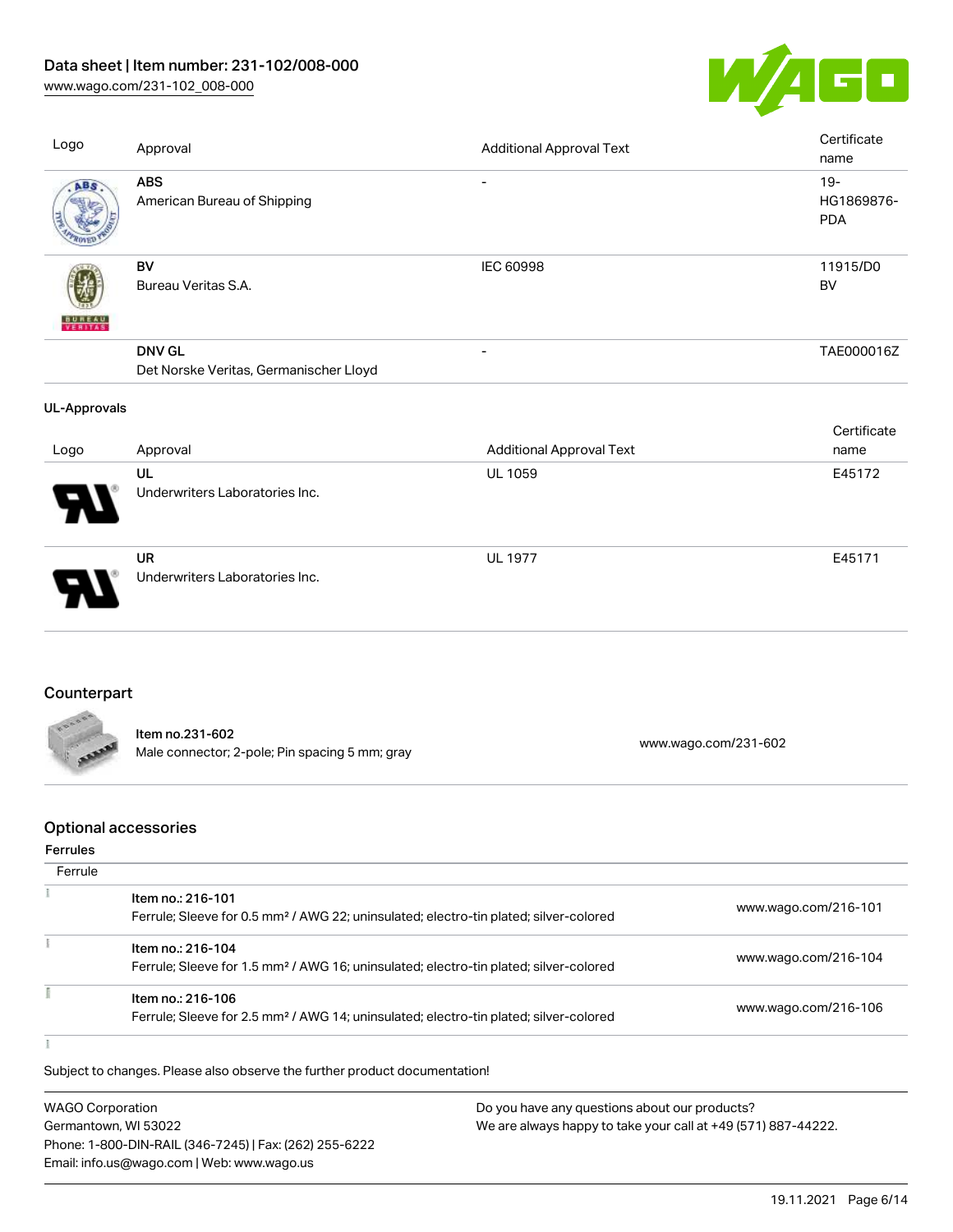Phone: 1-800-DIN-RAIL (346-7245) | Fax: (262) 255-6222

Email: info.us@wago.com | Web: www.wago.us

[www.wago.com/231-102\\_008-000](http://www.wago.com/231-102_008-000)



|                         | Item no.: 216-102<br>Ferrule; Sleeve for 0.75 mm <sup>2</sup> / AWG 20; uninsulated; electro-tin plated; silver-colored                                                                           |                                                                                                                | www.wago.com/216-102 |
|-------------------------|---------------------------------------------------------------------------------------------------------------------------------------------------------------------------------------------------|----------------------------------------------------------------------------------------------------------------|----------------------|
|                         | Item no.: 216-103<br>Ferrule; Sleeve for 1 mm <sup>2</sup> / AWG 18; uninsulated; electro-tin plated                                                                                              |                                                                                                                | www.wago.com/216-103 |
|                         | Item no.: 216-123<br>Ferrule; Sleeve for 1 mm <sup>2</sup> / AWG 18; uninsulated; electro-tin plated; silver-colored                                                                              |                                                                                                                | www.wago.com/216-123 |
|                         | Item no.: 216-122<br>Ferrule; Sleeve for 0.75 mm <sup>2</sup> / AWG 20; uninsulated; electro-tin plated; silver-colored                                                                           |                                                                                                                | www.wago.com/216-122 |
|                         | Item no.: 216-124<br>Ferrule; Sleeve for 1.5 mm <sup>2</sup> / AWG 16; uninsulated; electro-tin plated                                                                                            |                                                                                                                | www.wago.com/216-124 |
|                         | Item no.: 216-142<br>Ferrule; Sleeve for 0.75 mm <sup>2</sup> / 18 AWG; uninsulated; electro-tin plated; electrolytic copper; gastight<br>crimped; acc. to DIN 46228, Part 1/08.92                |                                                                                                                | www.wago.com/216-142 |
|                         | Item no.: 216-132<br>Ferrule; Sleeve for 0.34 mm <sup>2</sup> / AWG 24; uninsulated; electro-tin plated                                                                                           |                                                                                                                | www.wago.com/216-132 |
|                         | Item no.: 216-121<br>Ferrule; Sleeve for 0.5 mm <sup>2</sup> / AWG 22; uninsulated; electro-tin plated; silver-colored                                                                            |                                                                                                                | www.wago.com/216-121 |
|                         | Item no.: 216-143<br>Ferrule; Sleeve for 1 mm <sup>2</sup> / AWG 18; uninsulated; electro-tin plated; electrolytic copper; gastight<br>crimped; acc. to DIN 46228, Part 1/08.92                   |                                                                                                                | www.wago.com/216-143 |
|                         | Item no.: 216-131<br>Ferrule; Sleeve for 0.25 mm <sup>2</sup> / AWG 24; uninsulated; electro-tin plated; silver-colored                                                                           |                                                                                                                | www.wago.com/216-131 |
|                         | Item no.: 216-141<br>Ferrule; Sleeve for 0.5 mm <sup>2</sup> / 20 AWG; uninsulated; electro-tin plated; electrolytic copper; gastight<br>crimped; acc. to DIN 46228, Part 1/08.92                 |                                                                                                                | www.wago.com/216-141 |
|                         | Item no.: 216-152<br>Ferrule; Sleeve for 0.34 mm <sup>2</sup> / AWG 24; uninsulated; electro-tin plated                                                                                           |                                                                                                                | www.wago.com/216-152 |
|                         | Item no.: 216-203<br>Ferrule; Sleeve for 1 mm <sup>2</sup> / AWG 18; insulated; electro-tin plated; red                                                                                           |                                                                                                                | www.wago.com/216-203 |
|                         | Item no.: 216-202<br>Ferrule; Sleeve for 0.75 mm <sup>2</sup> / 18 AWG; insulated; electro-tin plated; gray                                                                                       |                                                                                                                | www.wago.com/216-202 |
|                         | Item no.: 216-151<br>Ferrule; Sleeve for 0.25 mm <sup>2</sup> / AWG 24; uninsulated; electro-tin plated                                                                                           |                                                                                                                | www.wago.com/216-151 |
|                         | Item no.: 216-204<br>Ferrule; Sleeve for 1.5 mm <sup>2</sup> / AWG 16; insulated; electro-tin plated; black                                                                                       |                                                                                                                | www.wago.com/216-204 |
|                         | Item no.: 216-144<br>Ferrule; Sleeve for 1.5 mm <sup>2</sup> / AWG 16; uninsulated; electro-tin plated; electrolytic copper; gastight<br>crimped; acc. to DIN 46228, Part 1/08.92; silver-colored |                                                                                                                | www.wago.com/216-144 |
|                         | Item no.: 216-201<br>Ferrule; Sleeve for 0.5 mm <sup>2</sup> / 20 AWG; insulated; electro-tin plated; white                                                                                       |                                                                                                                | www.wago.com/216-201 |
|                         | Subject to changes. Please also observe the further product documentation!                                                                                                                        |                                                                                                                |                      |
| <b>WAGO Corporation</b> | Germantown, WI 53022                                                                                                                                                                              | Do you have any questions about our products?<br>We are always happy to take your call at +49 (571) 887-44222. |                      |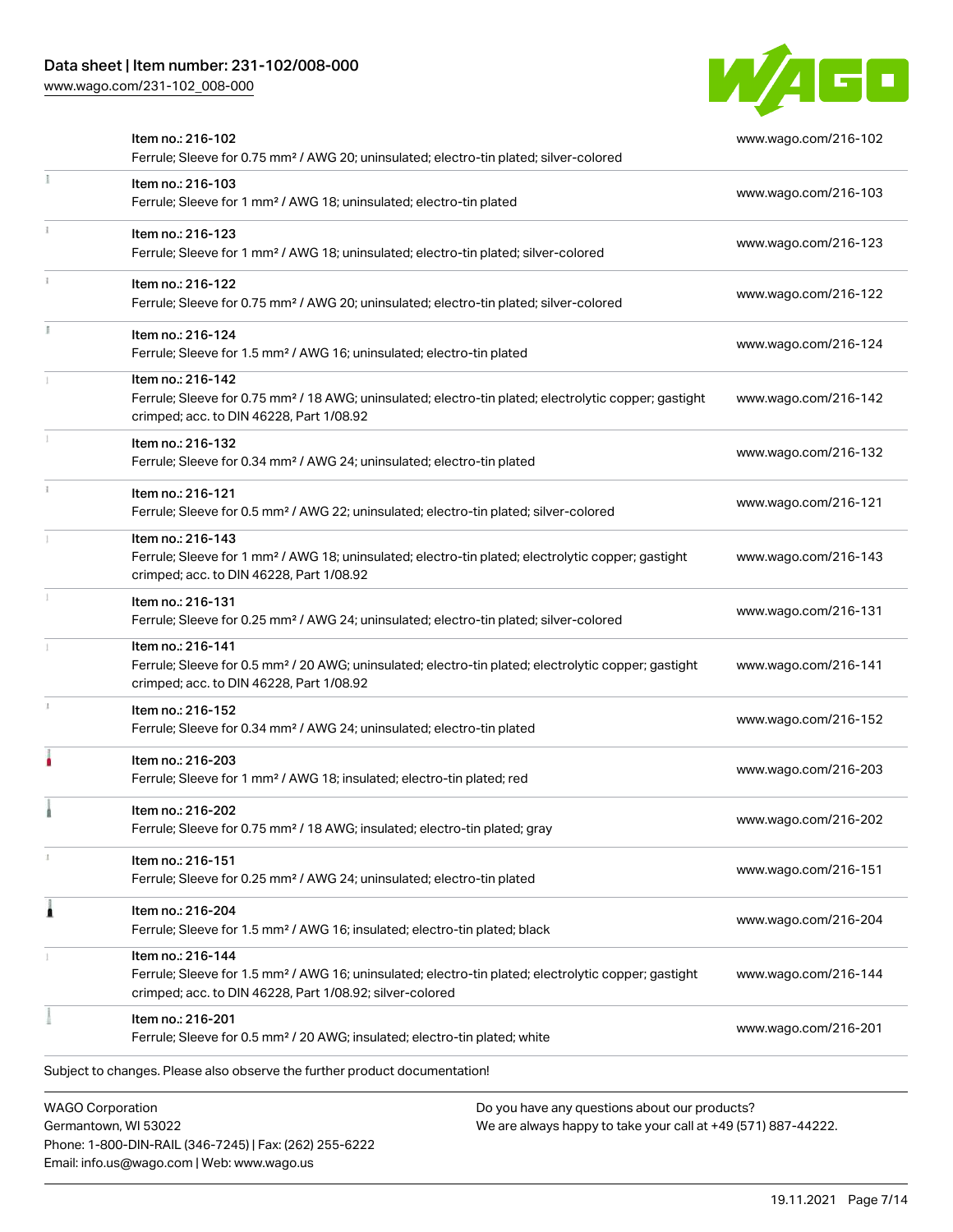[www.wago.com/231-102\\_008-000](http://www.wago.com/231-102_008-000)



|                   | Item no.: 216-223<br>Ferrule; Sleeve for 1 mm <sup>2</sup> / AWG 18; insulated; electro-tin plated; red                                                                                                 | www.wago.com/216-223 |
|-------------------|---------------------------------------------------------------------------------------------------------------------------------------------------------------------------------------------------------|----------------------|
|                   | Item no.: 216-241<br>Ferrule; Sleeve for 0.5 mm <sup>2</sup> / 20 AWG; insulated; electro-tin plated; electrolytic copper; gastight<br>crimped; acc. to DIN 46228, Part 4/09.90; white                  | www.wago.com/216-241 |
|                   | Item no.: 216-242<br>Ferrule; Sleeve for 0.75 mm <sup>2</sup> / 18 AWG; insulated; electro-tin plated; electrolytic copper; gastight<br>crimped; acc. to DIN 46228, Part 4/09.90; gray                  | www.wago.com/216-242 |
|                   | Item no.: 216-222<br>Ferrule; Sleeve for 0.75 mm <sup>2</sup> / 18 AWG; insulated; electro-tin plated; gray                                                                                             | www.wago.com/216-222 |
|                   | Item no.: 216-221<br>Ferrule; Sleeve for 0.5 mm <sup>2</sup> / 20 AWG; insulated; electro-tin plated; white                                                                                             | www.wago.com/216-221 |
| 1                 | Item no.: 216-224<br>Ferrule; Sleeve for 1.5 mm <sup>2</sup> / AWG 16; insulated; electro-tin plated; black                                                                                             | www.wago.com/216-224 |
|                   | Item no.: 216-243<br>Ferrule; Sleeve for 1 mm <sup>2</sup> / AWG 18; insulated; electro-tin plated; electrolytic copper; gastight crimped; www.wago.com/216-243<br>acc. to DIN 46228, Part 4/09.90; red |                      |
| 1                 | Item no.: 216-244<br>Ferrule; Sleeve for 1.5 mm <sup>2</sup> / AWG 16; insulated; electro-tin plated; electrolytic copper; gastight<br>crimped; acc. to DIN 46228, Part 4/09.90; black                  | www.wago.com/216-244 |
|                   | Item no.: 216-263<br>Ferrule; Sleeve for 1 mm <sup>2</sup> / AWG 18; insulated; electro-tin plated; electrolytic copper; gastight crimped; www.wago.com/216-263<br>acc. to DIN 46228, Part 4/09.90; red |                      |
| Â                 | Item no.: 216-264<br>Ferrule; Sleeve for 1.5 mm <sup>2</sup> / AWG 16; insulated; electro-tin plated; electrolytic copper; gastight<br>crimped; acc. to DIN 46228, Part 4/09.90; black                  | www.wago.com/216-264 |
| 1                 | Item no.: 216-284<br>Ferrule; Sleeve for 1.5 mm <sup>2</sup> / AWG 16; insulated; electro-tin plated; electrolytic copper; gastight<br>crimped; acc. to DIN 46228, Part 4/09.90; black                  | www.wago.com/216-284 |
|                   | Item no.: 216-262<br>Ferrule; Sleeve for 0.75 mm <sup>2</sup> / 18 AWG; insulated; electro-tin plated; electrolytic copper; gastight<br>crimped; acc. to DIN 46228, Part 4/09.90; gray                  | www.wago.com/216-262 |
|                   | Item no.: 216-301<br>Ferrule; Sleeve for 0.25 mm <sup>2</sup> / AWG 24; insulated; electro-tin plated; yellow                                                                                           | www.wago.com/216-301 |
|                   | Item no.: 216-321<br>Ferrule; Sleeve for 0.25 mm <sup>2</sup> / AWG 24; insulated; electro-tin plated; yellow                                                                                           | www.wago.com/216-321 |
|                   | Item no.: 216-322<br>Ferrule; Sleeve for 0.34 mm <sup>2</sup> / 22 AWG; insulated; electro-tin plated; green                                                                                            | www.wago.com/216-322 |
|                   | Item no.: 216-302<br>Ferrule; Sleeve for 0.34 mm <sup>2</sup> / 22 AWG; insulated; electro-tin plated; green                                                                                            | www.wago.com/216-302 |
| Insulations stops |                                                                                                                                                                                                         |                      |
| Insulation stop   |                                                                                                                                                                                                         |                      |

Subject to changes. Please also observe the further product documentation!

| <b>WAGO Corporation</b>                                |
|--------------------------------------------------------|
| Germantown, WI 53022                                   |
| Phone: 1-800-DIN-RAIL (346-7245)   Fax: (262) 255-6222 |
| Email: info.us@wago.com   Web: www.wago.us             |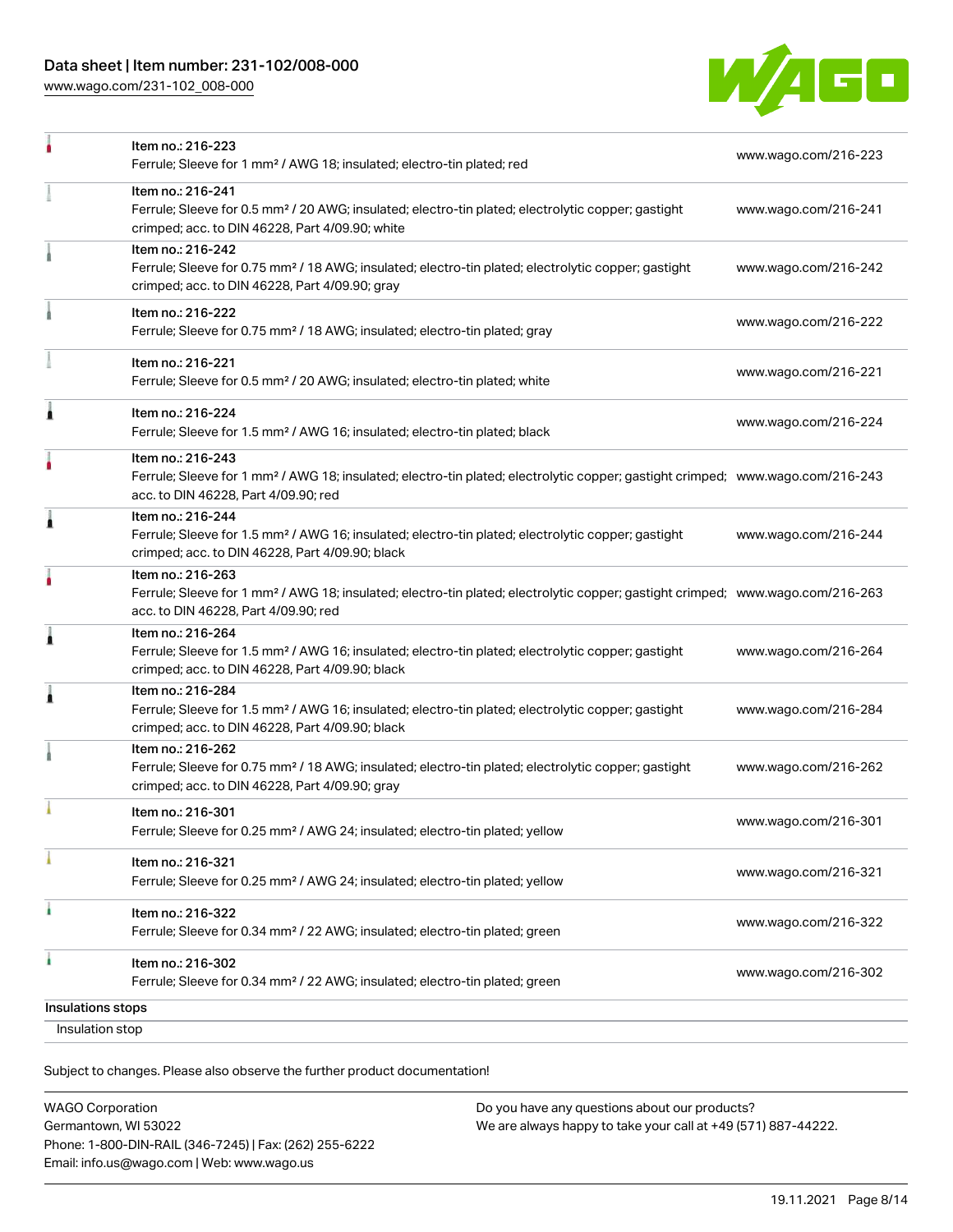

| cia                        | Item no.: 231-672<br>Insulation stop; 0.75 - 1 mm <sup>2</sup> ; dark gray                                                 | www.wago.com/231-672 |
|----------------------------|----------------------------------------------------------------------------------------------------------------------------|----------------------|
|                            | Item no.: 231-670<br>Insulation stop; 0.08-0.2 mm <sup>2</sup> / 0.2 mm <sup>2</sup> "s"; white                            | www.wago.com/231-670 |
|                            | Item no.: 231-671<br>Insulation stop; 0.25 - 0.5 mm <sup>2</sup> ; light gray                                              | www.wago.com/231-671 |
| <b>Testing accessories</b> |                                                                                                                            |                      |
| Testing accessories        |                                                                                                                            |                      |
|                            | Item no.: 210-136<br>Test plug; 2 mm Ø; with 500 mm cable                                                                  | www.wago.com/210-136 |
|                            | Item no.: 231-661<br>Test plugs for female connectors; for 5 mm and 5.08 mm pin spacing; 2,50 mm <sup>2</sup> ; light gray | www.wago.com/231-661 |
| Cover                      |                                                                                                                            |                      |
| Cover                      |                                                                                                                            |                      |
|                            | Item no.: 231-668<br>Lockout caps; for covering unused clamping units; gray                                                | www.wago.com/231-668 |
| Mounting                   |                                                                                                                            |                      |
| Mounting accessories       |                                                                                                                            |                      |
|                            | Item no.: 209-137<br>Mounting adapter; can be used as end stop; 6.5 mm wide; gray                                          | www.wago.com/209-137 |
| Strain relief              |                                                                                                                            |                      |
| Strain relief housing      |                                                                                                                            |                      |
|                            | Item no.: 232-602<br>Strain relief housing; gray                                                                           | www.wago.com/232-602 |
| Mounting adapter           |                                                                                                                            |                      |
| Mounting accessories       |                                                                                                                            |                      |
|                            | Item no.: 209-148<br>Multi mounting adapter; for DIN-35 rail; 25 mm wide; gray                                             | www.wago.com/209-148 |
| Jumpers                    |                                                                                                                            |                      |
| Jumper                     |                                                                                                                            |                      |
|                            | Item no.: 231-905<br>Jumper; for conductor entry; 5-way; insulated; gray                                                   | www.wago.com/231-905 |

WAGO Corporation Germantown, WI 53022 Phone: 1-800-DIN-RAIL (346-7245) | Fax: (262) 255-6222 Email: info.us@wago.com | Web: www.wago.us Do you have any questions about our products? We are always happy to take your call at +49 (571) 887-44222.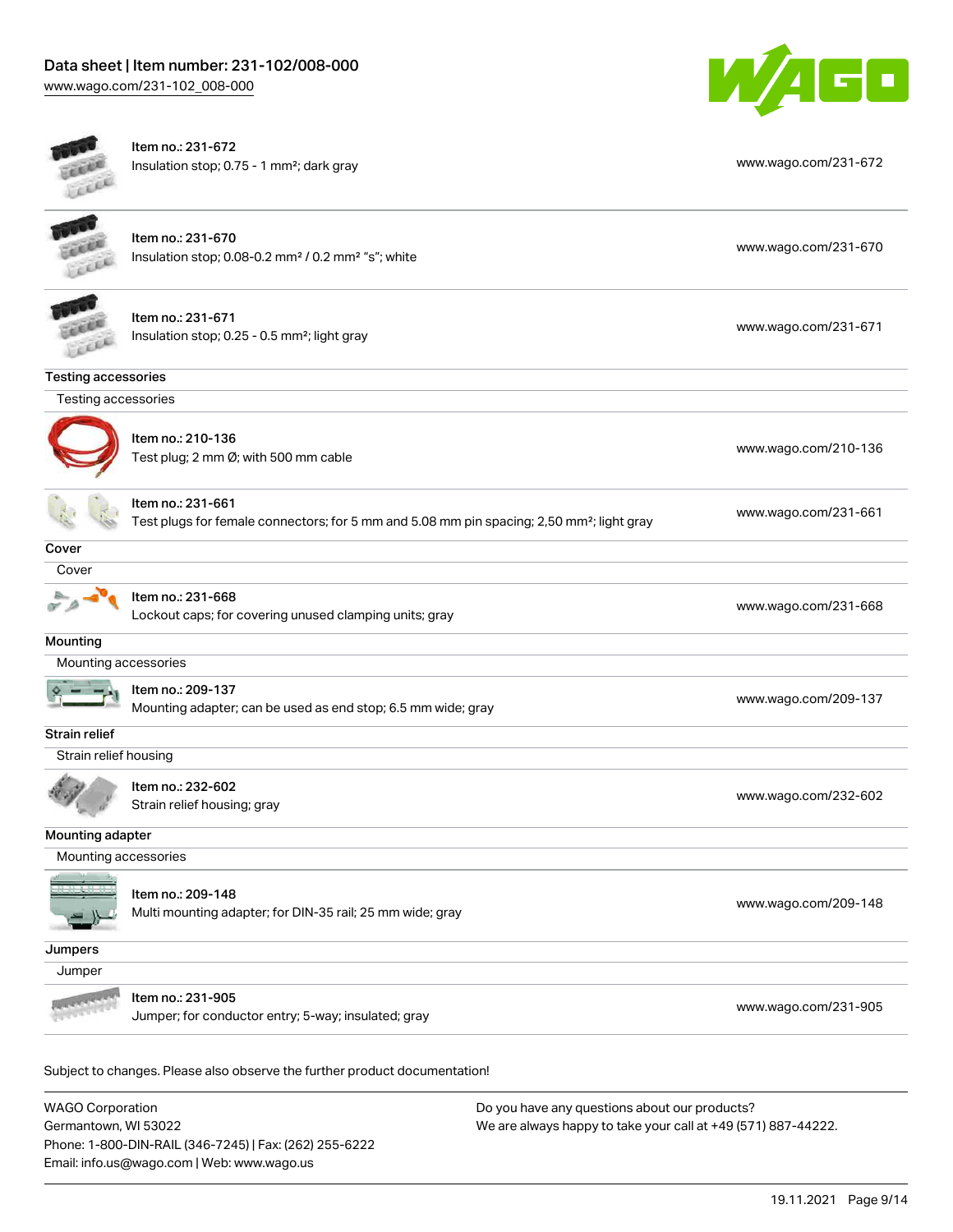[www.wago.com/231-102\\_008-000](http://www.wago.com/231-102_008-000)



|                     | Item no.: 231-903<br>Jumper; for conductor entry; 3-way; insulated; gray                                                                                           | www.wago.com/231-903             |
|---------------------|--------------------------------------------------------------------------------------------------------------------------------------------------------------------|----------------------------------|
|                     | Item no.: 231-907                                                                                                                                                  |                                  |
|                     | Jumper; for conductor entry; 7-way; insulated; gray                                                                                                                | www.wago.com/231-907             |
|                     | Item no.: 231-910                                                                                                                                                  |                                  |
|                     | Jumper; for conductor entry; 10-way; insulated; gray                                                                                                               | www.wago.com/231-910             |
|                     | Item no.: 231-902<br>Jumper; for conductor entry; 2-way; insulated; gray                                                                                           | www.wago.com/231-902             |
| Marking accessories |                                                                                                                                                                    |                                  |
| Marking strip       |                                                                                                                                                                    |                                  |
|                     | Item no.: 210-331/500-103                                                                                                                                          | www.wago.com/210-331             |
|                     | Marking strips; as a DIN A4 sheet; MARKED; 1-12 (300x); Height of marker strip: 2.3 mm/0.091 in; Strip<br>length 182 mm; Horizontal marking; Self-adhesive; white  | /500-103                         |
|                     | Item no.: 210-331/500-104                                                                                                                                          | www.wago.com/210-331             |
|                     | Marking strips; as a DIN A4 sheet; MARKED; 13-24 (300x); Height of marker strip: 2.3 mm/0.091 in; Strip<br>length 182 mm; Horizontal marking; Self-adhesive; white | /500-104                         |
|                     | Item no.: 210-332/500-202                                                                                                                                          | www.wago.com/210-332             |
|                     | Marking strips; as a DIN A4 sheet; MARKED; 1-16 (160x); Height of marker strip: 3 mm; Strip length 182<br>mm; Horizontal marking; Self-adhesive; white             | /500-202                         |
|                     | Item no.: 210-332/500-206                                                                                                                                          | www.wago.com/210-332             |
|                     | Marking strips; as a DIN A4 sheet; MARKED; 33-48 (160x); Height of marker strip: 3 mm; Strip length<br>182 mm; Horizontal marking; Self-adhesive; white            | /500-206                         |
|                     | Item no.: 210-332/500-205                                                                                                                                          | www.wago.com/210-332             |
|                     | Marking strips; as a DIN A4 sheet; MARKED; 1-32 (80x); Height of marker strip: 3 mm; Strip length 182<br>mm; Horizontal marking; Self-adhesive; white              | /500-205                         |
|                     | Item no.: 210-332/500-204                                                                                                                                          |                                  |
|                     | Marking strips; as a DIN A4 sheet; MARKED; 17-32 (160x); Height of marker strip: 3 mm; Strip length<br>182 mm; Horizontal marking; Self-adhesive; white            | www.wago.com/210-332<br>/500-204 |
| Tools               |                                                                                                                                                                    |                                  |
| Operating tool      |                                                                                                                                                                    |                                  |
|                     | Item no.: 209-130<br>Operating tool; suitable for 264, 280 and 281 Series; 1-way; of insulating material; white                                                    | www.wago.com/209-130             |
|                     | ltem no.: 209-132                                                                                                                                                  |                                  |
|                     | Operating tool; for connecting comb-style jumper bar; 2-way; of insulating material                                                                                | www.wago.com/209-132             |
|                     | Item no.: 231-159                                                                                                                                                  |                                  |
|                     | Operating tool; natural                                                                                                                                            | www.wago.com/231-159             |
|                     | Item no.: 231-231                                                                                                                                                  | www.wago.com/231-231             |
|                     | Combination operating tool; red                                                                                                                                    |                                  |

WAGO Corporation Germantown, WI 53022 Phone: 1-800-DIN-RAIL (346-7245) | Fax: (262) 255-6222 Email: info.us@wago.com | Web: www.wago.us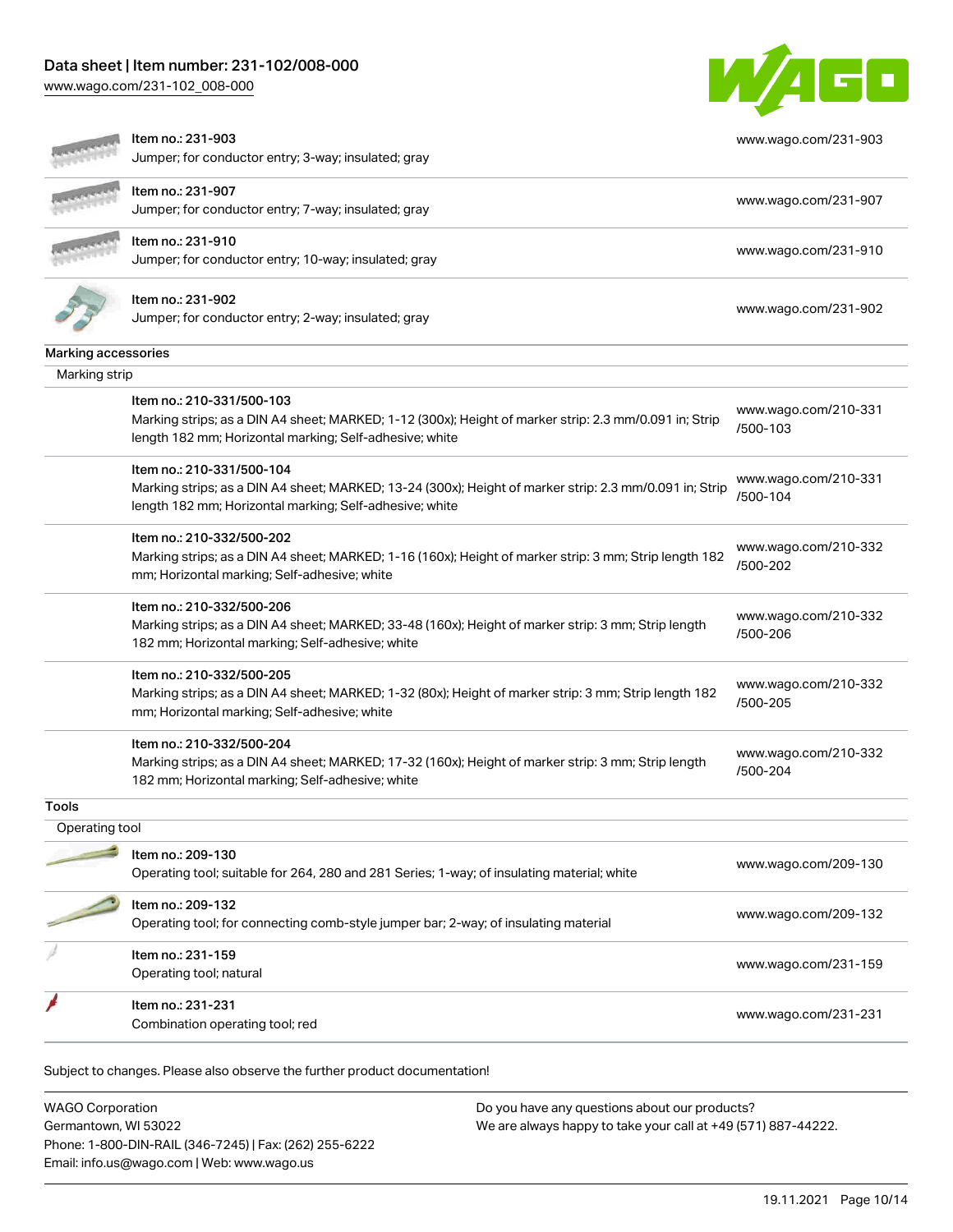

| Item no.: 231-131<br>Operating tool; made of insulating material; 1-way; loose; white | www.wago.com/231-131 |
|---------------------------------------------------------------------------------------|----------------------|
| Item no.: 231-291<br>Operating tool; made of insulating material; 1-way; loose; red   | www.wago.com/231-291 |
| Item no.: 280-432<br>Operating tool; made of insulating material; 2-way; white        | www.wago.com/280-432 |
| Item no.: 280-434<br>Operating tool; made of insulating material; 4-way               | www.wago.com/280-434 |
| Item no.: 280-437<br>Operating tool; made of insulating material; 7-way               | www.wago.com/280-437 |
| Item no.: 280-440<br>Operating tool; made of insulating material; 10-way              | www.wago.com/280-440 |
| Item no.: 280-435<br>Operating tool; made of insulating material; 5-way; gray         | www.wago.com/280-435 |
| Item no.: 280-436<br>Operating tool; made of insulating material; 6-way               | www.wago.com/280-436 |
| Item no.: 280-438<br>Operating tool; made of insulating material; 8-way               | www.wago.com/280-438 |
| Item no.: 280-433<br>Operating tool; made of insulating material; 3-way               | www.wago.com/280-433 |
|                                                                                       |                      |

## **Downloads Documentation**

| <b>Additional Information</b>     |            |               | Download |
|-----------------------------------|------------|---------------|----------|
| Technical explanations            | 2019 Apr 3 | pdf<br>2.0 MB |          |
|                                   |            |               |          |
| <b>CAD files</b>                  |            |               |          |
| CAD data                          |            |               |          |
| 2D/3D Models 231-102/008-000      |            | URL           | Download |
| CAE data                          |            |               |          |
| EPLAN Data Portal 231-102/008-000 |            | URL           | Download |

Subject to changes. Please also observe the further product documentation!

WAGO Corporation Germantown, WI 53022 Phone: 1-800-DIN-RAIL (346-7245) | Fax: (262) 255-6222 Email: info.us@wago.com | Web: www.wago.us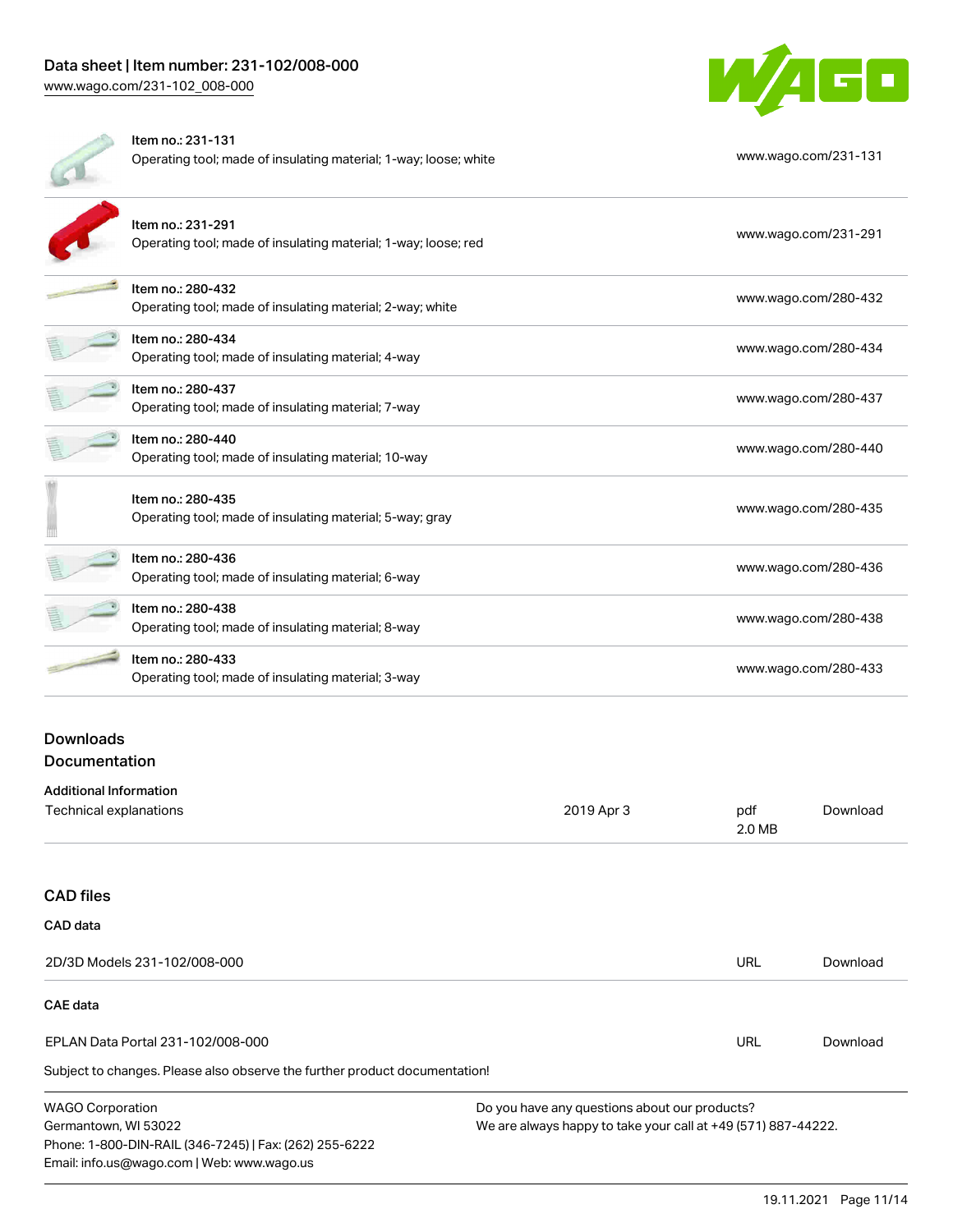

| ZUKEN Portal 231-102/008-000                                                                                                                                  | URL | Download |
|---------------------------------------------------------------------------------------------------------------------------------------------------------------|-----|----------|
| EPLAN Data Portal 231-102/008-000                                                                                                                             | URL | Download |
| <b>Environmental Product Compliance</b>                                                                                                                       |     |          |
| <b>Compliance Search</b>                                                                                                                                      |     |          |
| Environmental Product Compliance 231-102/008-000                                                                                                              | URL | Download |
| 1-conductor female connector; CAGE CLAMP <sup>®</sup> ; 2.5 mm <sup>2</sup> ; Pin spacing 5 mm; 2-pole;<br>Snap-in mounting feet; 2,50 mm <sup>2</sup> ; gray |     |          |

#### Installation Notes



Inserting a conductor via 3.5 mm screwdriver – CAGE CLAMP® actuation parallel to conductor entry.



Inserting a conductor via 3.5 mm screwdriver – CAGE CLAMP® actuation perpendicular to conductor entry.



Inserting a conductor into CAGE CLAMP® unit via operating lever (231-291).



Inserting a conductor via operating tool.

Subject to changes. Please also observe the further product documentation!

WAGO Corporation Germantown, WI 53022 Phone: 1-800-DIN-RAIL (346-7245) | Fax: (262) 255-6222 Email: info.us@wago.com | Web: www.wago.us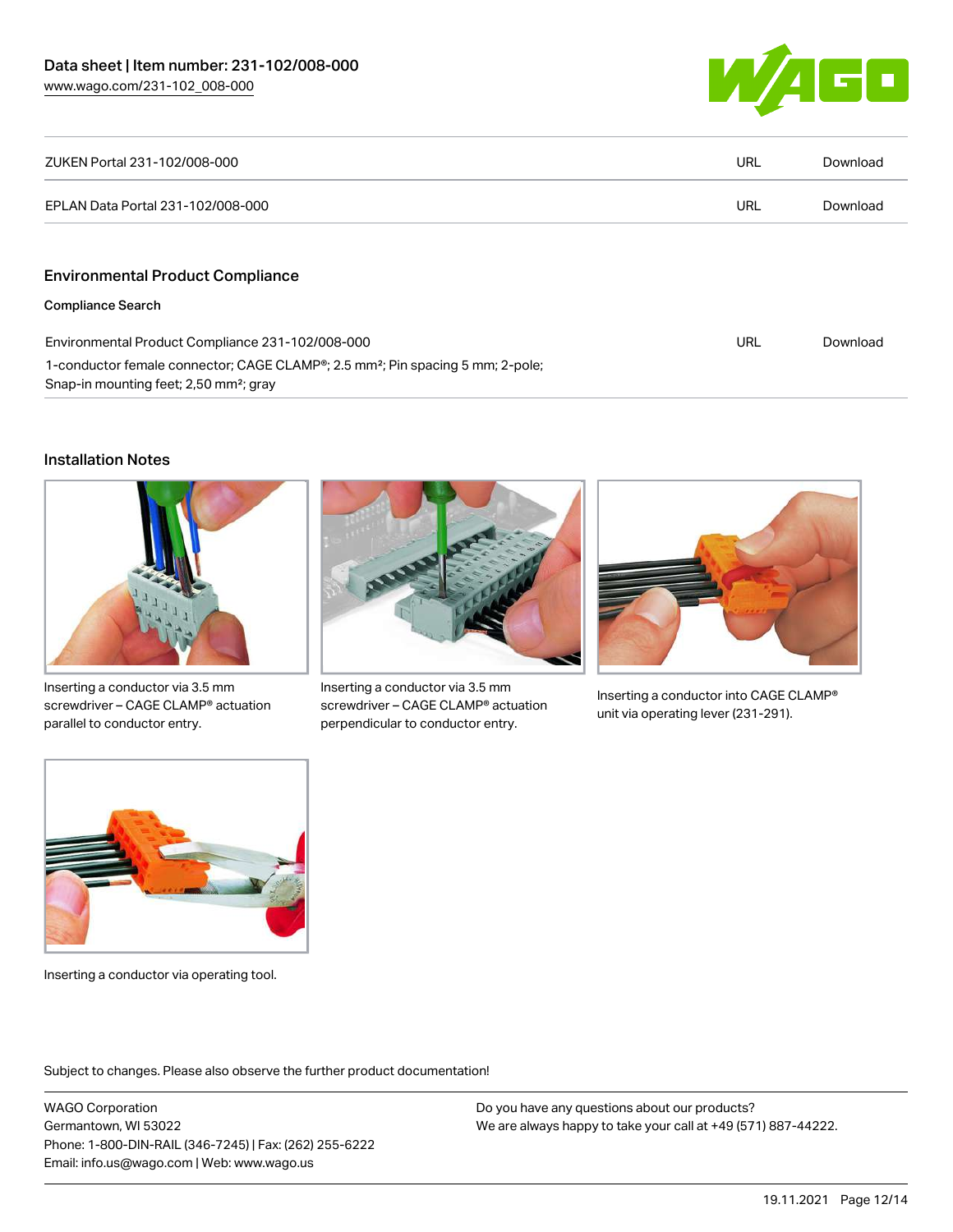



Coding a female connector by removing coding finger(s).



Testing – female connector with CAGE CLAMP®

Integrated test ports for testing perpendicular to conductor entry via 2 or 2.3 mm Ø test plug

#### Installation



Male connector with strain relief plate



Strain relief housing shown with a male connector equipped with CAGE CLAMP®

Subject to changes. Please also observe the further product documentation!

WAGO Corporation Germantown, WI 53022 Phone: 1-800-DIN-RAIL (346-7245) | Fax: (262) 255-6222 Email: info.us@wago.com | Web: www.wago.us